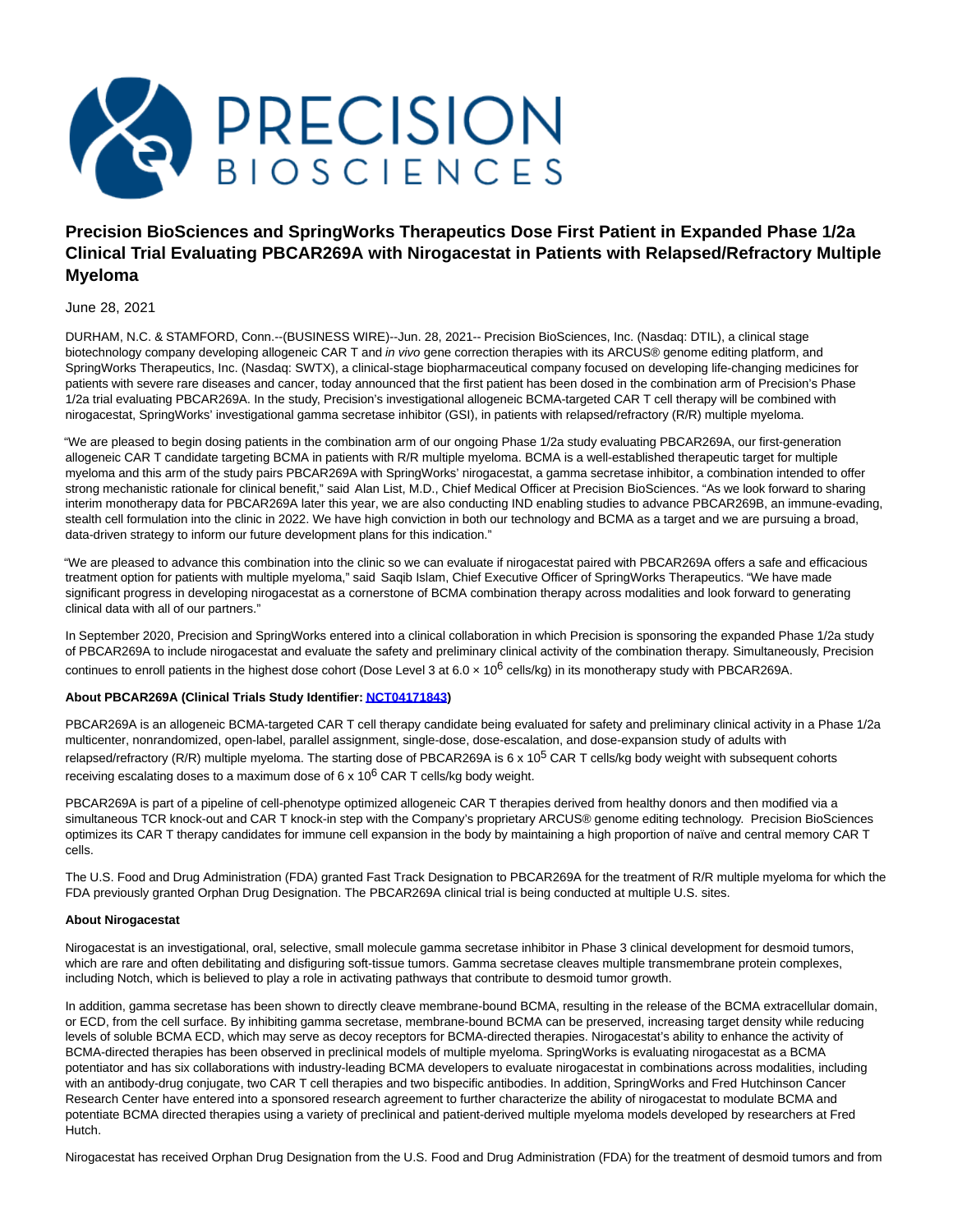the European Commission for the treatment of soft tissue sarcoma. The FDA also granted Fast Track and Breakthrough Therapy Designations for the treatment of adult patients with progressive, unresectable, recurrent or refractory desmoid tumors or deep fibromatosis.

## **About Precision BioSciences, Inc.**

Precision BioSciences, Inc. is a clinical stage biotechnology company dedicated to improving life (DTIL) with its wholly proprietary ARCUS® genome editing platform. ARCUS is a highly specific and versatile genome editing platform that was designed with therapeutic safety, delivery, and control in mind. Using ARCUS, the Company's pipeline consists of multiple "off-the-shelf" CAR T immunotherapy clinical candidates and several in vivo gene correction therapy candidates designed to cure genetic and infectious diseases where no adequate treatments exist. For more information about Precision BioSciences, please visi[t www.precisionbiosciences.com.](https://cts.businesswire.com/ct/CT?id=smartlink&url=http%3A%2F%2Fwww.precisionbiosciences.com%2F&esheet=52451759&newsitemid=20210628005177&lan=en-US&anchor=www.precisionbiosciences.com.&index=2&md5=a6089118d9eaa6f0c06dd2f513f3661e)

#### **About SpringWorks Therapeutics**

SpringWorks is a clinical-stage biopharmaceutical company applying a precision medicine approach to acquiring, developing and commercializing life-changing medicines for patients living with severe rare diseases and cancer. SpringWorks has a differentiated targeted oncology portfolio of small molecule product candidates and is advancing two potentially registrational clinical trials in rare tumor types as well as several other programs addressing highly prevalent, genetically defined cancers. SpringWorks' strategic approach and operational excellence in clinical development have enabled it to rapidly advance its two lead product candidates into late-stage clinical trials while simultaneously entering into multiple shared-value partnerships with innovators in industry and academia to expand its portfolio to create more solutions for patients with cancer. For more information, please visi[t www.springworkstx.com a](https://cts.businesswire.com/ct/CT?id=smartlink&url=http%3A%2F%2Fwww.springworkstx.com&esheet=52451759&newsitemid=20210628005177&lan=en-US&anchor=www.springworkstx.com&index=3&md5=e0c8c7374bb4c6e20e13e8beea1ec9c7)nd follow @SpringWorksTx o[n Twitter a](https://cts.businesswire.com/ct/CT?id=smartlink&url=https%3A%2F%2Fwww.globenewswire.com%2FTracker%3Fdata%3Dl7XxOhaAPIWnBCEm0euyIQddOCUbdrQm1qiHr2CMHqpmVCGubm4txL0rHi4e-_uqNm__ky6weO5OOqvXHHVk8w%3D%3D&esheet=52451759&newsitemid=20210628005177&lan=en-US&anchor=Twitter&index=4&md5=f347b7663f1aebdc2edf304adb60d634)n[d LinkedIn.](https://cts.businesswire.com/ct/CT?id=smartlink&url=https%3A%2F%2Fwww.globenewswire.com%2FTracker%3Fdata%3Dfq-tZmu6wWNpnFFkQ2EnLYZxRHA_IqiMo-RMjdsBsEhAcSiVvKcsSkHqd3w8KeYypdQEldxZ6y9H3vWqWTlhQvw6u_xBRCLlAImdB8ptFbleX6SfYYcXfNHlQt5GnCT_&esheet=52451759&newsitemid=20210628005177&lan=en-US&anchor=LinkedIn&index=5&md5=8ad4feb499d63aed57bdf6261fe5b77c)

#### **Precision BioSciences Forward Looking Statements**

This press release contains forward-looking statements within the meaning of the Private Securities Litigation Reform Act of 1995. All statements contained in this press release that do not relate to matters of historical fact should be considered forward-looking statements, including, without limitation, statements regarding the expected timing of clinical updates and interim data reports related to PBCAR269A in combination with nirogacestat, statements regarding our clinical development and research pipeline and the potential clinical benefit of our product candidates. In some cases, you can identify forward-looking statements by terms such as "aim," "anticipate," "believe," "could," "expect," "should," "plan," "intend," "estimate," "target," "mission," "goal," "may," "will," "would," "should," "could," "target," "potential," "project," "predict," "contemplate," "potential," or the negative thereof and similar words and expressions.

Forward-looking statements are based on management's current expectations, beliefs and assumptions and on information currently available to us. Such statements are subject to a number of known and unknown risks, uncertainties and assumptions, and actual results may differ materially from those expressed or implied in the forward-looking statements due to various important factors, including, but not limited to: our ability to become profitable; our ability to procure sufficient funding and requirements under our current debt instruments and effects of restrictions thereunder; risks associated with raising additional capital; our operating expenses and our ability to predict what those expenses will be; our limited operating history; the success of our programs and product candidates in which we expend our resources; our limited ability or inability to assess the safety and efficacy of our product candidates; our dependence on our ARCUS technology; the initiation, cost, timing, progress, achievement of milestones and results of research and development activities, preclinical or greenhouse studies and clinical or field trials; public perception about genome editing technology and its applications; competition in the genome editing, biopharmaceutical, biotechnology and agricultural biotechnology fields; our or our collaborators' ability to identify, develop and commercialize product candidates; pending and potential liability lawsuits and penalties against us or our collaborators related to our technology and our product candidates; the U.S. and foreign regulatory landscape applicable to our and our collaborators' development of product candidates; our or our collaborators' ability to obtain and maintain regulatory approval of our product candidates, and any related restrictions, limitations and/or warnings in the label of an approved product candidate; our or our collaborators' ability to advance product candidates into, and successfully design, implement and complete, clinical or field trials; potential manufacturing problems associated with the development or commercialization of any of our product candidates; our ability to obtain an adequate supply of T cells from qualified donors; our ability to achieve our anticipated operating efficiencies at our manufacturing facility; delays or difficulties in our and our collaborators' ability to enroll patients; changes in interim "top-line" and initial data that we announce or publish; if our product candidates do not work as intended or cause undesirable side effects; risks associated with applicable healthcare, data protection, privacy and security regulations and our compliance therewith; the rate and degree of market acceptance of any of our product candidates; the success of our existing collaboration agreements, and our ability to enter into new collaboration arrangements; our current and future relationships with and reliance on third parties including suppliers and manufacturers; our ability to obtain and maintain intellectual property protection for our technology and any of our product candidates; potential litigation relating to infringement or misappropriation of intellectual property rights; our ability to effectively manage the growth of our operations; our ability to attract, retain, and motivate key executives and personnel; market and economic conditions; effects of system failures and security breaches; effects of natural and manmade disasters, public health emergencies and other natural catastrophic events effects of the outbreak of COVID-19, or any pandemic, epidemic or outbreak of an infectious disease; insurance expenses and exposure to uninsured liabilities; effects of tax rules; risks related to ownership of our common stock and other important factors discussed under the caption "Risk Factors" in our Quarterly Report on Form 10-Q for the quarterly period ended March 31, 2021, as any such factors may be updated from time to time in our other filings with the SEC, which are accessible on the SEC's website at [www.sec.gov a](https://cts.businesswire.com/ct/CT?id=smartlink&url=http%3A%2F%2Fwww.sec.gov&esheet=52451759&newsitemid=20210628005177&lan=en-US&anchor=www.sec.gov&index=6&md5=fc2b8997946134c24d8014b1cf3e3edc)nd the Investors & Media page of our website a[t investor.precisionbiosciences.com.](http://investor.precisionbiosciences.com/) All forward-looking statements speak only as of the date of this press release and, except as required by applicable law, we have no obligation to update or revise any forward-looking statements contained herein, whether as a result of any new information, future events, changed circumstances or otherwise.

## **SpringWorks Therapeutics Forward Looking Statements**

This press release contains "forward-looking statements" within the meaning of the Private Securities Litigation Reform Act of 1995 relating to our business, operations, and financial conditions, including but not limited to current beliefs, expectations and assumptions regarding the future of our business, future plans and strategies, our development plans, our preclinical and clinical results, and other future conditions. Words such as, but not limited to, "look forward to," "believe," "expect," "anticipate," "estimate," "intend," "plan," "would," "should" and "could," and similar expressions or words, identify forward-looking statements. New risks and uncertainties may emerge from time to time, and it is not possible to predict all risks and uncertainties. Any forward-looking statements in this press release are based on management's current expectations and beliefs and are subject to a number of risks, uncertainties and important factors that may cause actual events or results to differ materially from those expressed or implied by any forward-looking statements contained in this press release, including, without limitation, risks relating to: (i) the success and timing of our product development activities, including the initiation and completion of SpringWorks' clinical trials, (ii) the fact that interim data from a clinical study may not be predictive of the final results of such study or the results of other ongoing or future studies, (iii) the success and timing of our collaboration partners'